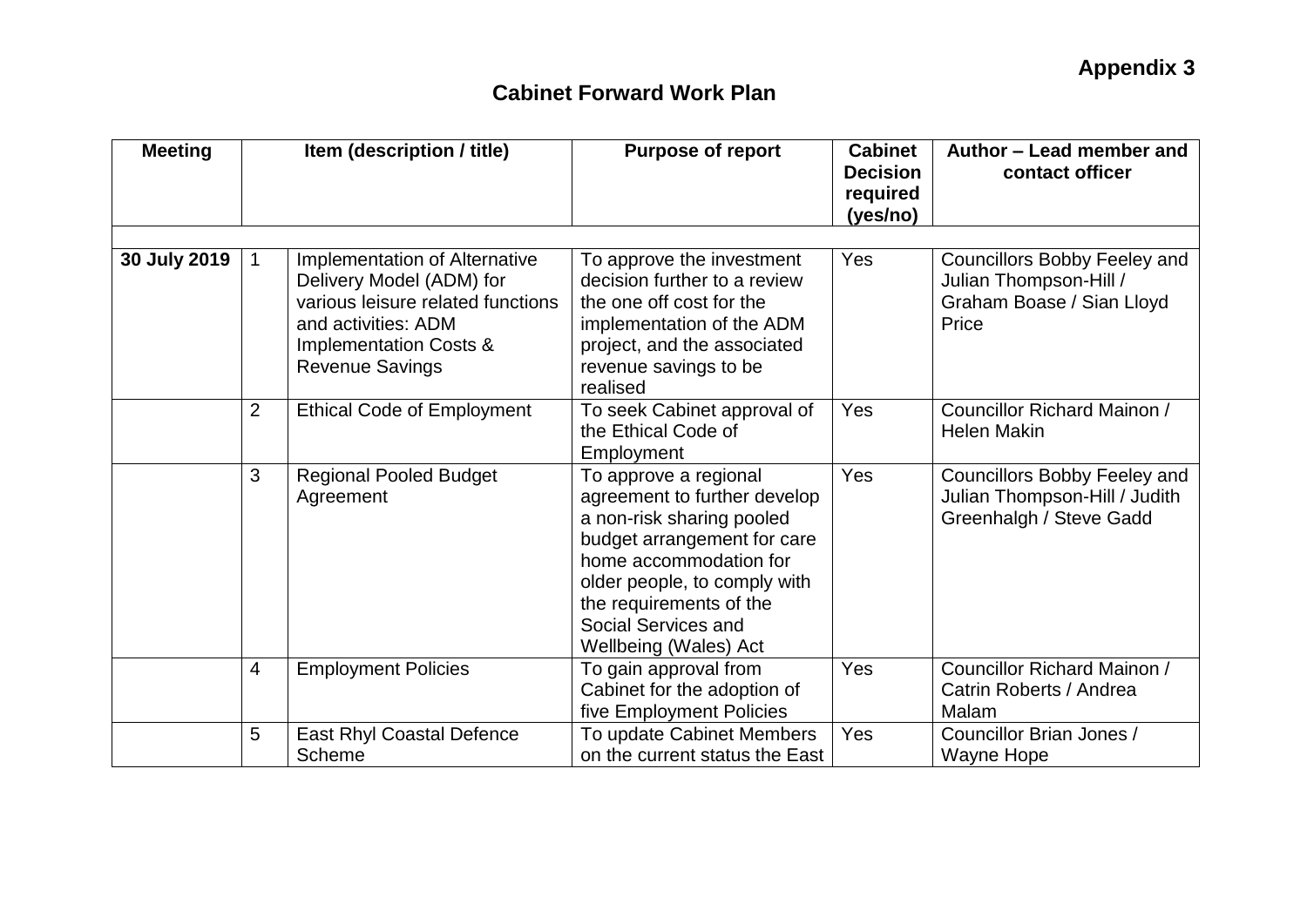| <b>Meeting</b> | Item (description / title) |                                                           | <b>Purpose of report</b>                                                                                                                                                                        | <b>Cabinet</b><br><b>Decision</b><br>required<br>(yes/no) | Author - Lead member and<br>contact officer                   |
|----------------|----------------------------|-----------------------------------------------------------|-------------------------------------------------------------------------------------------------------------------------------------------------------------------------------------------------|-----------------------------------------------------------|---------------------------------------------------------------|
|                |                            |                                                           | <b>Rhyl Coastal Defence</b><br>Scheme and seek approval<br>of the scheme to the<br>construction phase.                                                                                          |                                                           |                                                               |
|                | 6                          | <b>Finance Report</b>                                     | To update Cabinet on the<br>current financial position of<br>the Council                                                                                                                        | <b>Tbc</b>                                                | Councillor Julian Thompson-<br>Hill / Steve Gadd              |
|                | $\overline{7}$             | Items from Scrutiny Committees                            | To consider any issues<br>raised by Scrutiny for<br>Cabinet's attention                                                                                                                         | <b>Tbc</b>                                                | <b>Scrutiny Coordinator</b>                                   |
|                |                            |                                                           |                                                                                                                                                                                                 |                                                           |                                                               |
| 24 Sep 2019    | $\mathbf{1}$               | North Wales Growth Bid<br>Governance Agreement 2          | To approve the governance<br>arrangements in relation to<br>the implementation of the<br>growth deal                                                                                            | Yes                                                       | Councillor Hugh Evans /<br>Graham Boase / Gary<br>Williams    |
|                | $\overline{2}$             | Rhyl Vision and Master Plan<br>(report and presentation)  | To agree to pursue the vision<br>and key projects over the<br>long term, committing<br>resources to bring about the<br>desired changes in<br>collaboration with a wide<br>range of stakeholders | Yes                                                       | Councillor Hugh Evans /<br>Emlyn Jones / Mike Horrocks        |
|                | 3                          | Implementation of Alternative<br>Delivery Model (ADM) for | To consider and approve the<br><b>Council's Strategic</b>                                                                                                                                       | Yes                                                       | <b>Councillors Bobby Feeley and</b><br>Julian Thompson-Hill / |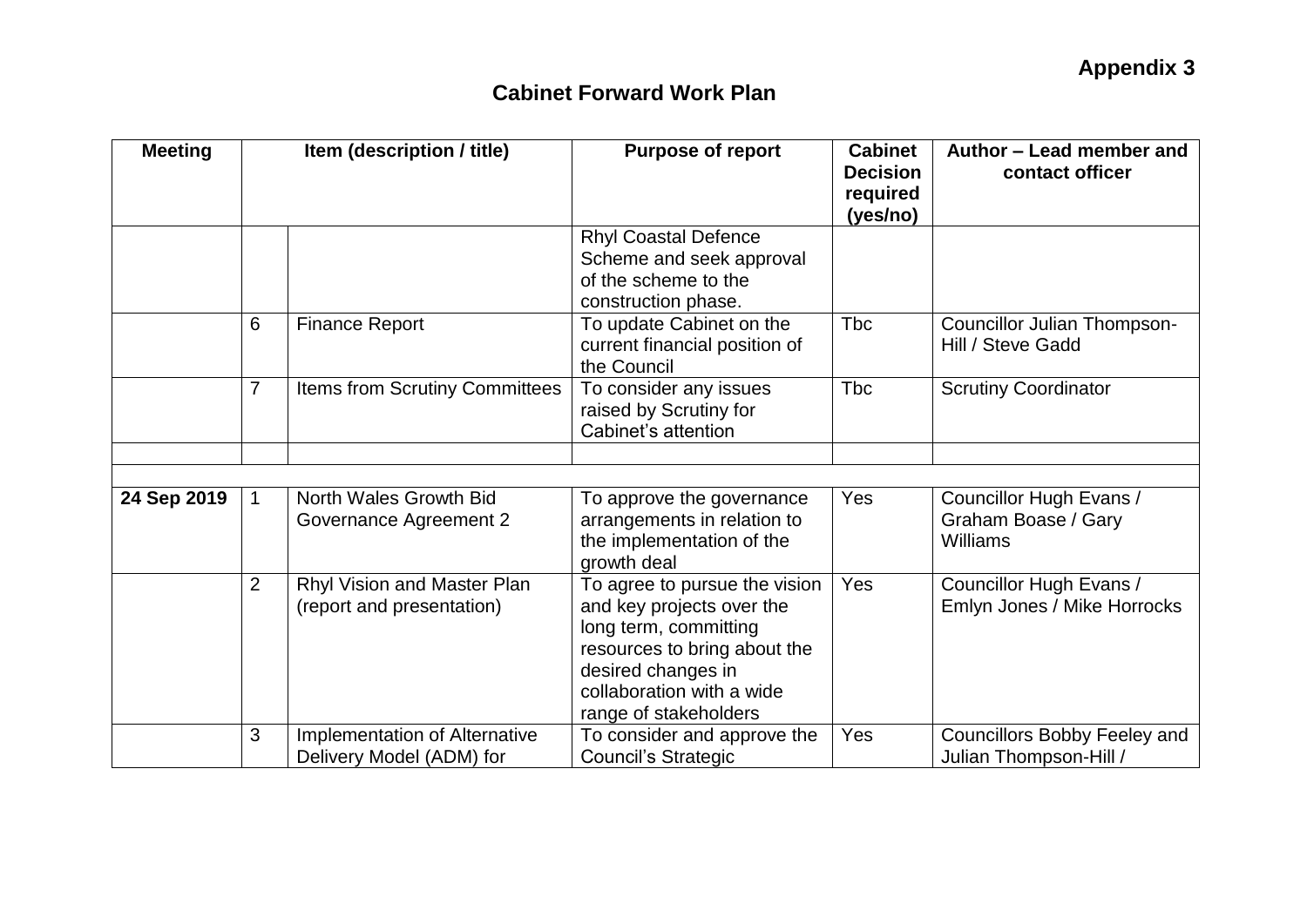| <b>Meeting</b> | Item (description / title) |                                                                          | <b>Purpose of report</b>                                                                                                                                          | <b>Cabinet</b><br><b>Decision</b><br>required<br>(yes/no) | Author - Lead member and<br>contact officer             |  |
|----------------|----------------------------|--------------------------------------------------------------------------|-------------------------------------------------------------------------------------------------------------------------------------------------------------------|-----------------------------------------------------------|---------------------------------------------------------|--|
|                |                            | various leisure related functions<br>and activities: Board<br>Membership | Governance Board for the<br><b>Local Authority Trading</b><br>Company (LATC) and review<br>and recommend to Council<br>the Board membership of the<br><b>LATC</b> |                                                           | Graham Boase / Sian Lloyd<br>Price                      |  |
|                | $\overline{4}$             | <b>Contract Procedures Rules</b>                                         | To consider the reviewed<br>contract procedures rules<br>which will require adoption<br>and form part of the council<br>constitution                              | <b>Tbc</b>                                                | <b>Councillor Julian Thompson-</b><br>Hill / Lisa Jones |  |
|                | 5                          | <b>Finance Report</b>                                                    | To update Cabinet on the<br>current financial position of<br>the Council                                                                                          | <b>Tbc</b>                                                | Councillor Julian Thompson-<br>Hill / Steve Gadd        |  |
|                | 6                          | Items from Scrutiny Committees                                           | To consider any issues<br>raised by Scrutiny for<br>Cabinet's attention                                                                                           | <b>T</b> bc                                               | <b>Scrutiny Coordinator</b>                             |  |
|                |                            |                                                                          |                                                                                                                                                                   |                                                           |                                                         |  |
| 22 Oct 2019    | $\mathbf{1}$               | <b>Finance Report</b>                                                    | To update Cabinet on the<br>current financial position of<br>the Council                                                                                          | <b>T</b> bc                                               | Councillor Julian Thompson-<br>Hill / Steve Gadd        |  |
|                | $\overline{2}$             | <b>Items from Scrutiny Committees</b>                                    | To consider any issues<br>raised by Scrutiny for<br>Cabinet's attention                                                                                           | <b>T</b> bc                                               | <b>Scrutiny Coordinator</b>                             |  |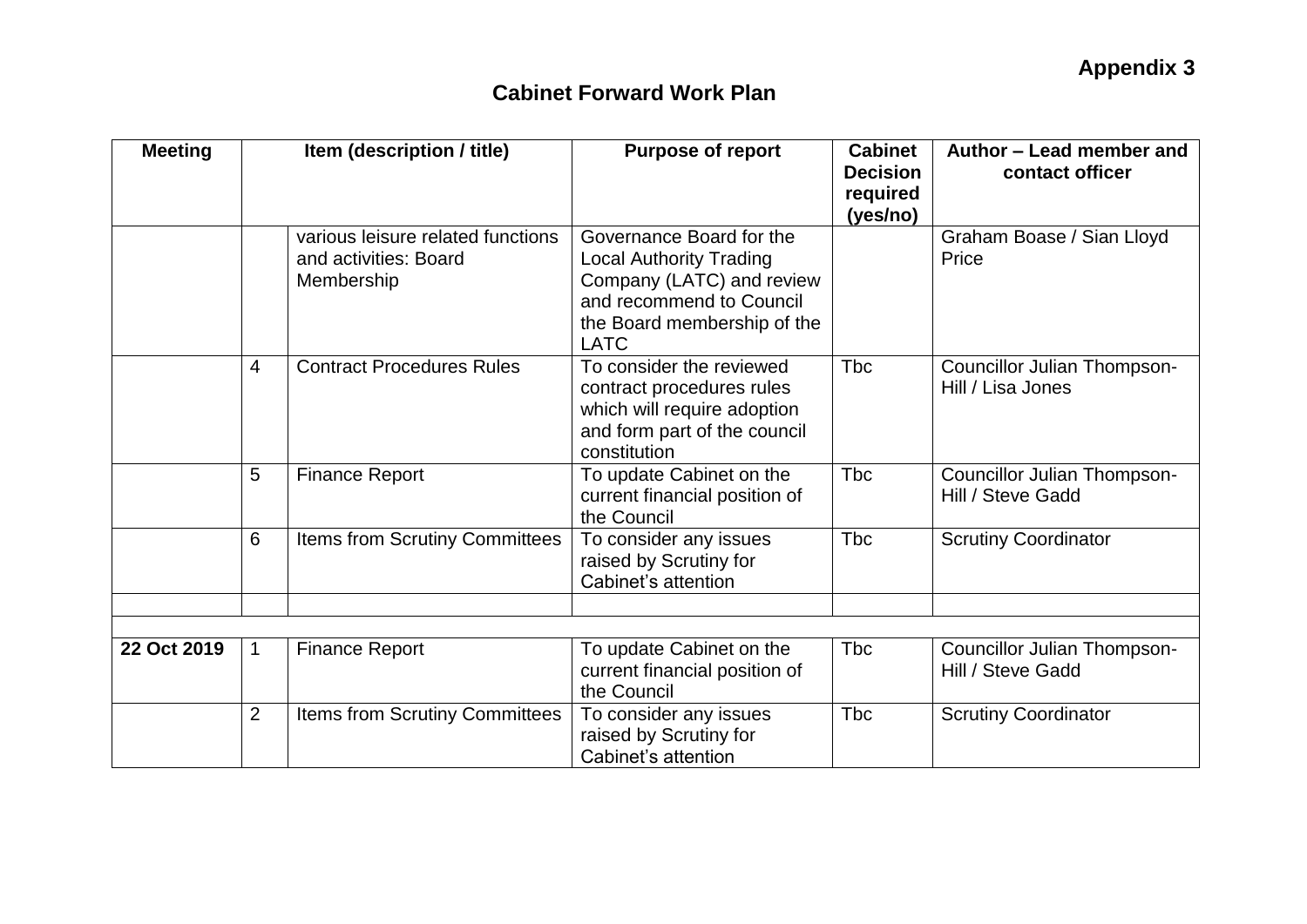| <b>Meeting</b> | Item (description / title) |                                                       | <b>Purpose of report</b>                                                                                  | <b>Cabinet</b><br><b>Decision</b><br>required<br>(yes/no) | Author – Lead member and<br>contact officer                            |  |
|----------------|----------------------------|-------------------------------------------------------|-----------------------------------------------------------------------------------------------------------|-----------------------------------------------------------|------------------------------------------------------------------------|--|
|                |                            |                                                       |                                                                                                           |                                                           |                                                                        |  |
| 19 Nov 2019    | $\mathbf{1}$               | Quarter 2 Performance Report<br>on the Corporate Plan | To provide members with<br>analysis about performance<br>and progress against our<br>corporate priorities | <b>Tbc</b>                                                | Councillor Julian Thompson-<br>Hill / Nicola Kneale / Iolo<br>McGregor |  |
|                | $\overline{2}$             | <b>Finance Report</b>                                 | To update Cabinet on the<br>current financial position of<br>the Council                                  | <b>Tbc</b>                                                | Councillor Julian Thompson-<br>Hill / Steve Gadd                       |  |
|                | 3                          | <b>Items from Scrutiny Committees</b>                 | To consider any issues<br>raised by Scrutiny for<br>Cabinet's attention                                   | <b>Tbc</b>                                                | <b>Scrutiny Coordinator</b>                                            |  |
|                |                            |                                                       |                                                                                                           |                                                           |                                                                        |  |
| 17 Dec 2019    | $\mathbf{1}$               | <b>Finance Report</b>                                 | To update Cabinet on the<br>current financial position of<br>the Council                                  | <b>Tbc</b>                                                | Councillor Julian Thompson-<br>Hill / Steve Gadd                       |  |
|                | $\overline{2}$             | <b>Items from Scrutiny Committees</b>                 | To consider any issues<br>raised by Scrutiny for<br>Cabinet's attention                                   | <b>Tbc</b>                                                | <b>Scrutiny Coordinator</b>                                            |  |
|                |                            |                                                       |                                                                                                           |                                                           |                                                                        |  |

*Note for officers – Cabinet Report Deadlines*